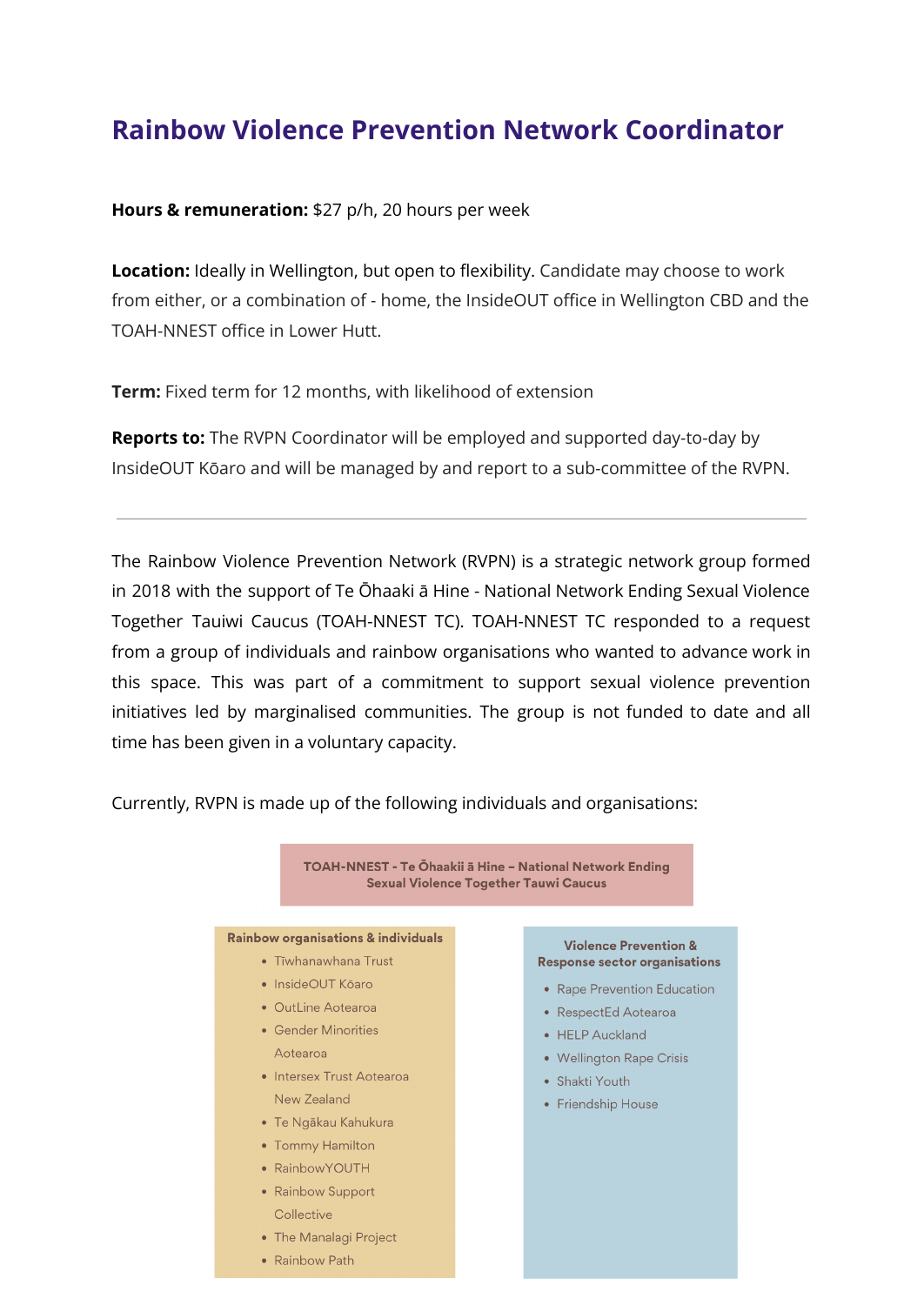### **Purpose of position:**

The broad purpose/role of the network is to collectively identify and work towards strategies for violence prevention in rainbow, transgender and intersex communities across Aotearoa. Our key aim is to support the capacity of the RVPN to grow, and help create sustainable change for rainbow communities across Aotearoa.

This role will primarily focus on supporting the network to meet regularly and carry out actions between meetings in order to reduce capacity barriers for the various member organisations. Alongside this coordination, this role will be a key avenue for the network to feed into national strategies to end violence in order to ensure rainbow voices are represented appropriately. Other aspects of the role include supporting the RVPN's transparency and accessibility to community-led projects, such as developing a quarterly newsletter and improved communications.

The RVPN Coordinator will be the key contact for anybody who wants to get in touch with the Rainbow Violence Prevention Network. This role is about fulfilling a need for increased capacity within the RVPN to fundamentally build greater pathways and processes for collaboration and coordination.

| <b>Role Overview</b> |                                                                                                                            |                                                                                          |  |
|----------------------|----------------------------------------------------------------------------------------------------------------------------|------------------------------------------------------------------------------------------|--|
| Area                 | <b>Responsibilities</b>                                                                                                    | <b>Outcomes</b>                                                                          |  |
| Administration       | Organising regular meetings, taking minutes,<br>distributing minutes out to network members                                | All administrative<br>tasks are completed<br>promptly and                                |  |
|                      | Assembling relevant information to assist in<br>decision-making                                                            | thoroughly                                                                               |  |
|                      | Provide follow up and support to RVPN<br>members to help with the completion of action<br>points generated during meetings | RVPN has adequate<br>$\bullet$<br>data that helps<br>inform our work in<br>the community |  |
|                      | Support the development of procedures and<br>processes that support the work of the RVPN                                   |                                                                                          |  |
|                      | Overseeing and contributing to the preparation                                                                             |                                                                                          |  |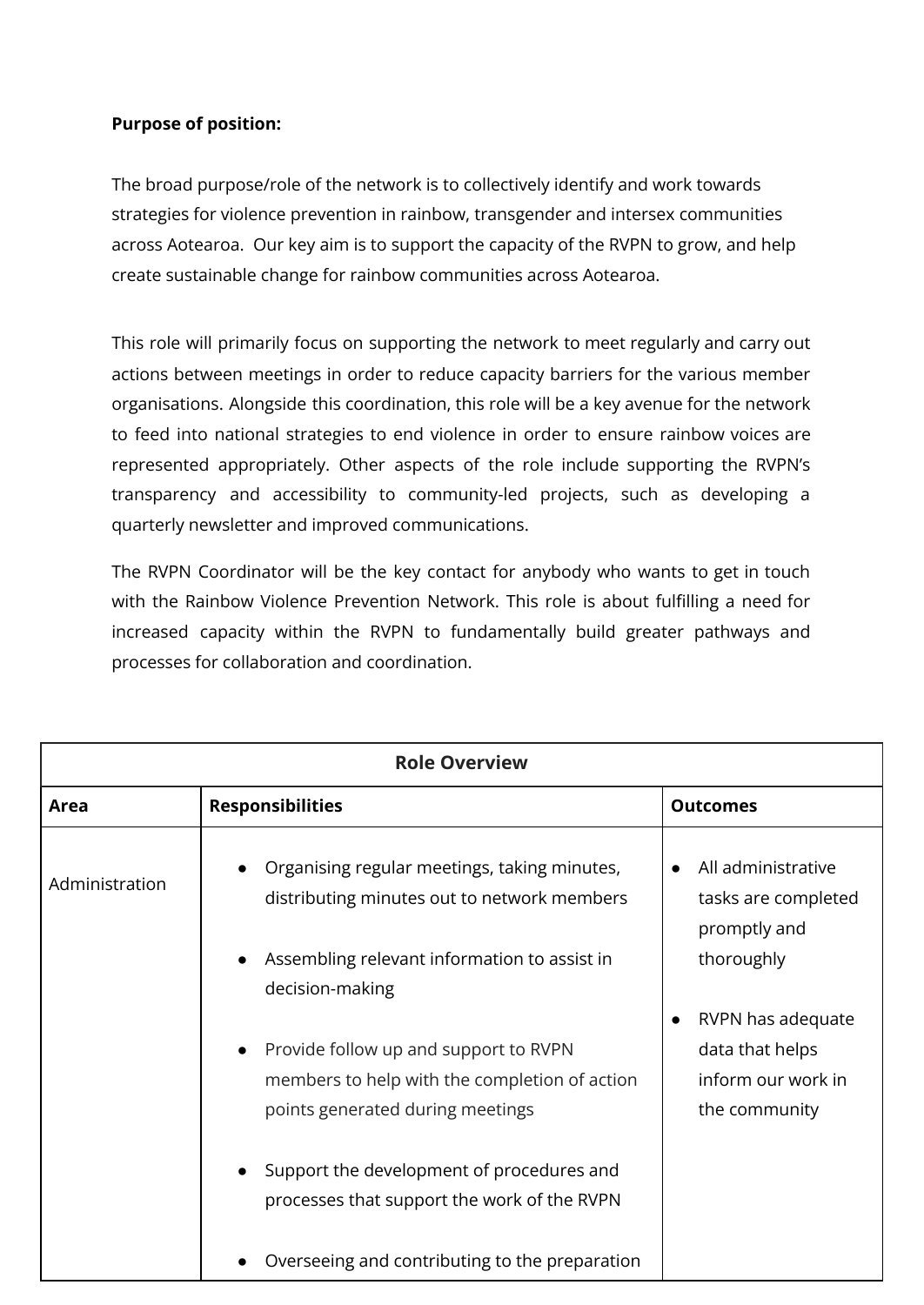|                | of reports as required                           |                                |
|----------------|--------------------------------------------------|--------------------------------|
|                | Establishing ongoing systems for collection,     |                                |
|                | analysis and dissemination of relevant data and  |                                |
|                | information to the RVPN, TOAH-NNEST              |                                |
|                | Membership, and the wider network                |                                |
|                |                                                  |                                |
|                | Coordinate wider network involvement and         | <b>RVPN</b> delivers           |
| Coordination   | consultation on key RVPN projects including:     | successful projects in         |
|                |                                                  | line with our strategic        |
|                | The development of Primary Prevention of         | direction in a timely          |
|                | Violence Practice Guidelines for working with    | manner                         |
|                | rainbow communities and individuals              |                                |
|                |                                                  |                                |
|                | Workshops on healthy relationships and consent   |                                |
|                | for rainbow communities                          |                                |
|                |                                                  |                                |
|                | The development of an awareness raising          |                                |
|                | campaign aimed at rainbow communities of all     |                                |
|                | age                                              |                                |
|                |                                                  |                                |
|                | Support the development of a plan for the RVPN   |                                |
|                | including a long-term strategy, funding, support |                                |
|                | and coordination as needed                       |                                |
|                |                                                  |                                |
|                | Work with relevant staff and stakeholders to     |                                |
|                | seek funding opportunities                       |                                |
|                |                                                  |                                |
|                | Maintain and expand relationships with key       |                                |
|                | stakeholders, both internal and external to the  |                                |
|                | sexual and family violence sectors               |                                |
| Communications | Create and send out a quarterly newsletter       | Sexual and family<br>$\bullet$ |
|                |                                                  | violence sectors are           |
|                | Maintain communication channels that the RVPN    | aware of and                   |
|                | may develop e.g. website or social media         | connected to RVPN              |
| Other          | Support Pae Rainbow Portfolio Holder             |                                |
|                |                                                  |                                |
|                | Other duties as required by RVPN                 |                                |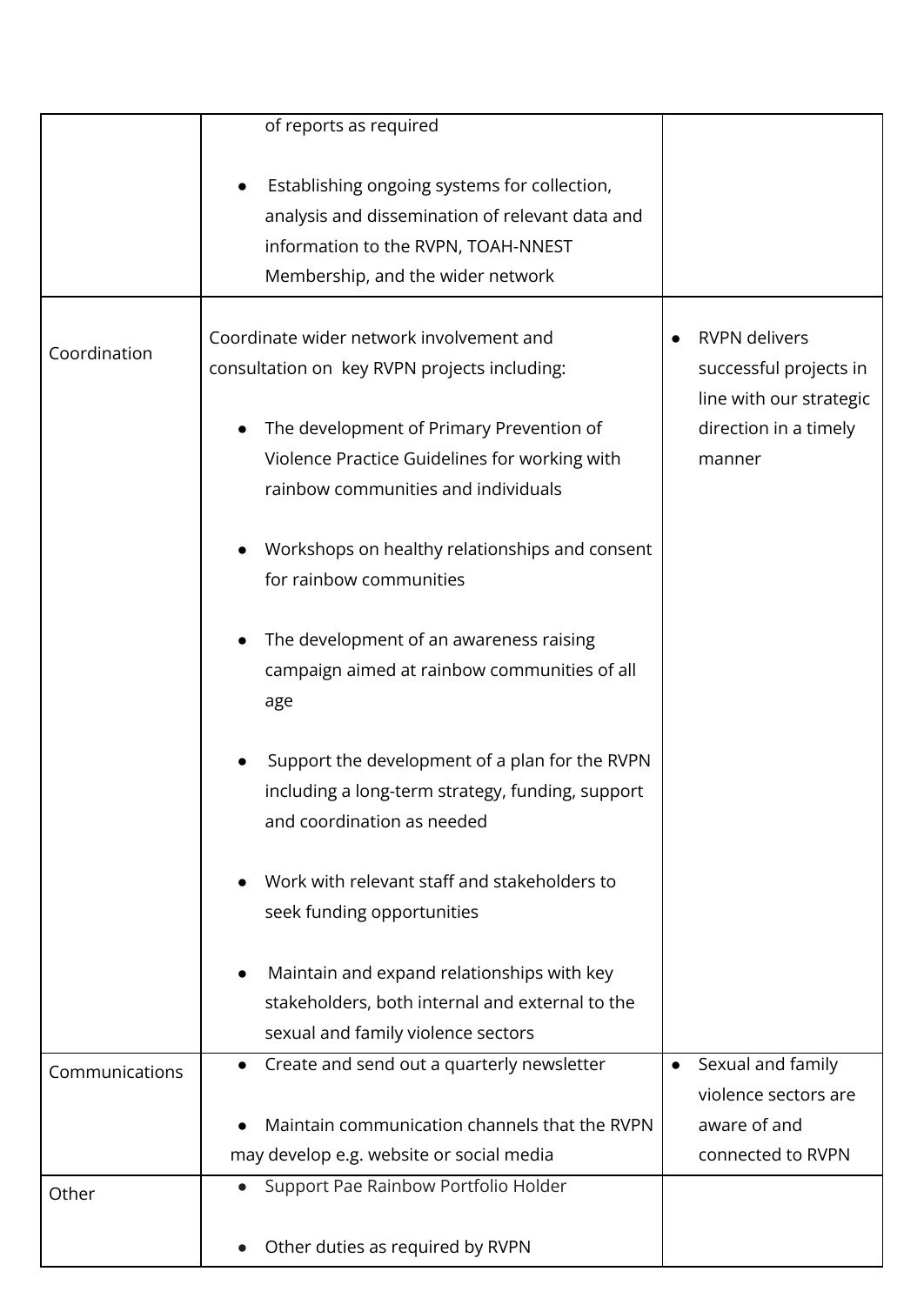## **QUALIFICATIONS AND EXPERIENCE:**

| <b>ESSENTIAL</b>                                                        | <b>GOOD TO HAVE</b>                                                             |  |
|-------------------------------------------------------------------------|---------------------------------------------------------------------------------|--|
| Strong knowledge of Rainbow                                             | Strong knowledge of                                                             |  |
| communities and culture                                                 | trauma-informed practice, sexual<br>and family violence issues.                 |  |
| An understanding of an                                                  |                                                                                 |  |
| intersectional feminist analysis of<br>sexual and family violence       | We are committed to Te Tiriti o<br>Waitangi, and honouring                      |  |
| Experience of working collaboratively<br>online and kanohi ki te kanohi | matauranga Māori and tikanga<br>Māori. Our preference is for                    |  |
|                                                                         | someone who shares these<br>commitments, and either has a                       |  |
|                                                                         | strong understanding of te ao                                                   |  |
|                                                                         | Māori, or is willing to learn.                                                  |  |
|                                                                         | Knowledge of current theories and<br>research in sexual and family<br>violence. |  |
|                                                                         | Experience in strategic planning<br>and project management.                     |  |
|                                                                         | An understanding of the                                                         |  |
|                                                                         | development and delivery of                                                     |  |
|                                                                         | violence prevention strategies.                                                 |  |
|                                                                         | Experience in generating funding                                                |  |
|                                                                         | through funding bodies,<br>sponsorship and marketing.                           |  |
|                                                                         | Knowledge of organisations and<br>networks relevant to the position.            |  |